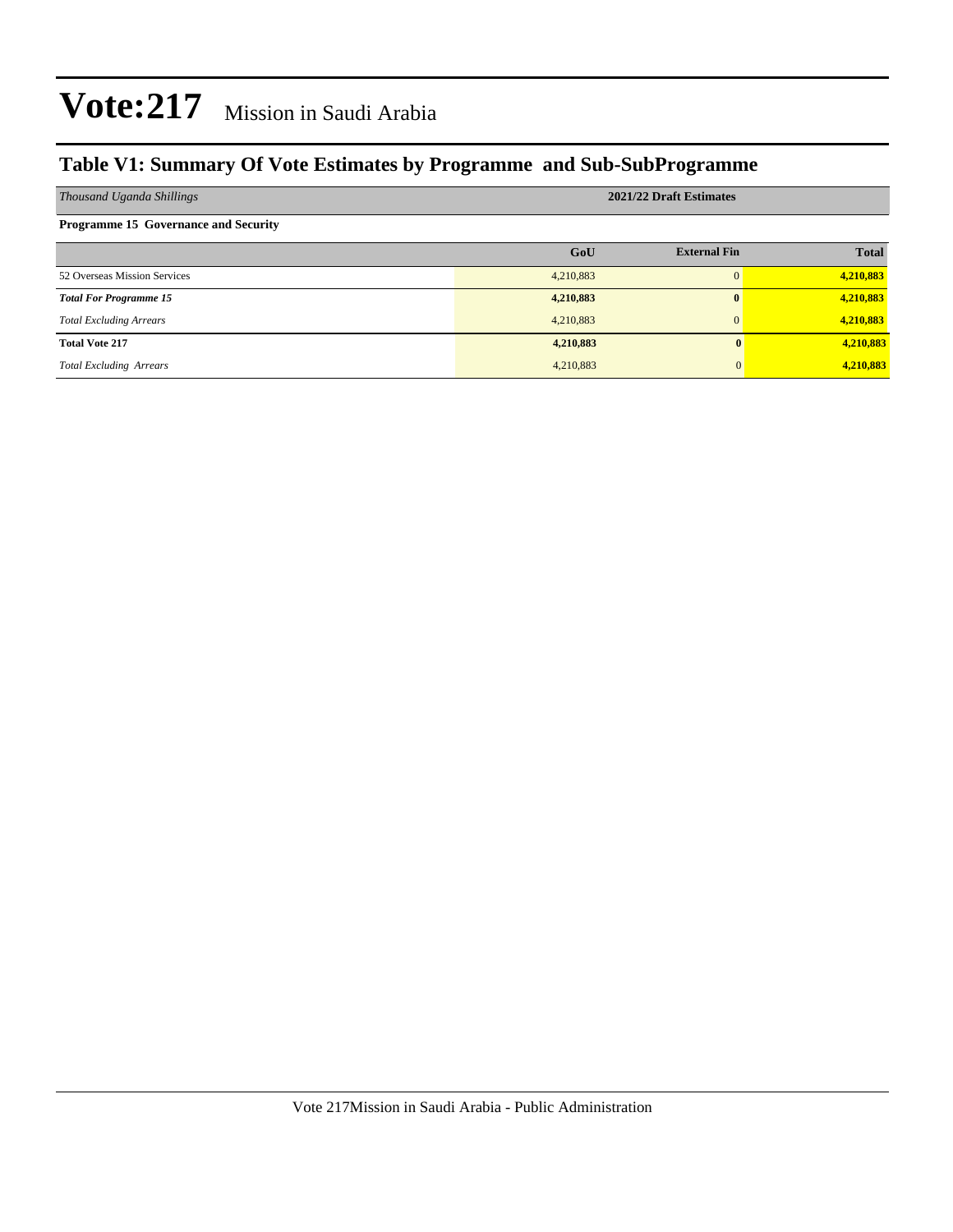### **Table V2: Summary Of Vote Estimates by Sub-SubProgramme,Department and Project**

| Thousand Uganda Shillings                                               |             | 2020/21 Approved Budget |                |              | 2021/22 Draft Estimates |                     |              |
|-------------------------------------------------------------------------|-------------|-------------------------|----------------|--------------|-------------------------|---------------------|--------------|
| <b>Sub-SubProgramme 52 Overseas Mission Services</b>                    |             |                         |                |              |                         |                     |              |
| <b>Recurrent Budget Estimates</b>                                       | <b>Wage</b> | <b>Non-Wage</b>         | <b>AIA</b>     | <b>Total</b> | <b>Wage</b>             | <b>Non-Wage</b>     | <b>Total</b> |
| 01 Headquarters Rivadh                                                  | 718,856     | 3,428,228               | $\mathbf{0}$   | 4,147,083    | 782,656                 | 3,428,228           | 4,210,883    |
| <b>Total Recurrent Budget Estimates for Sub-</b><br><b>SubProgramme</b> | 718,856     | 3,428,228               | $\bf{0}$       | 4,147,083    | 782,656                 | 3,428,228           | 4,210,883    |
|                                                                         | GoU         | <b>External Fin</b>     | <b>AIA</b>     | <b>Total</b> | GoU                     | <b>External Fin</b> | <b>Total</b> |
| <b>Total For Sub-SubProgramme 52</b>                                    | 4,147,083   | 0                       | $\bf{0}$       | 4,147,083    | 4,210,883               | $\mathbf{0}$        | 4,210,883    |
| <b>Total Excluding Arrears</b>                                          | 4,147,083   | $\mathbf{0}$            | $\mathbf{0}$   | 4,147,083    | 4,210,883               | $\overline{0}$      | 4,210,883    |
| <b>Total Vote 217</b>                                                   | 4,147,083   | $\bf{0}$                | $\bf{0}$       | 4,147,083    | 4,210,883               | $\bf{0}$            | 4,210,883    |
| <b>Total Excluding Arrears</b>                                          | 4,147,083   | $\overline{0}$          | $\overline{0}$ | 4,147,083    | 4,210,883               | $\mathbf{0}$        | 4,210,883    |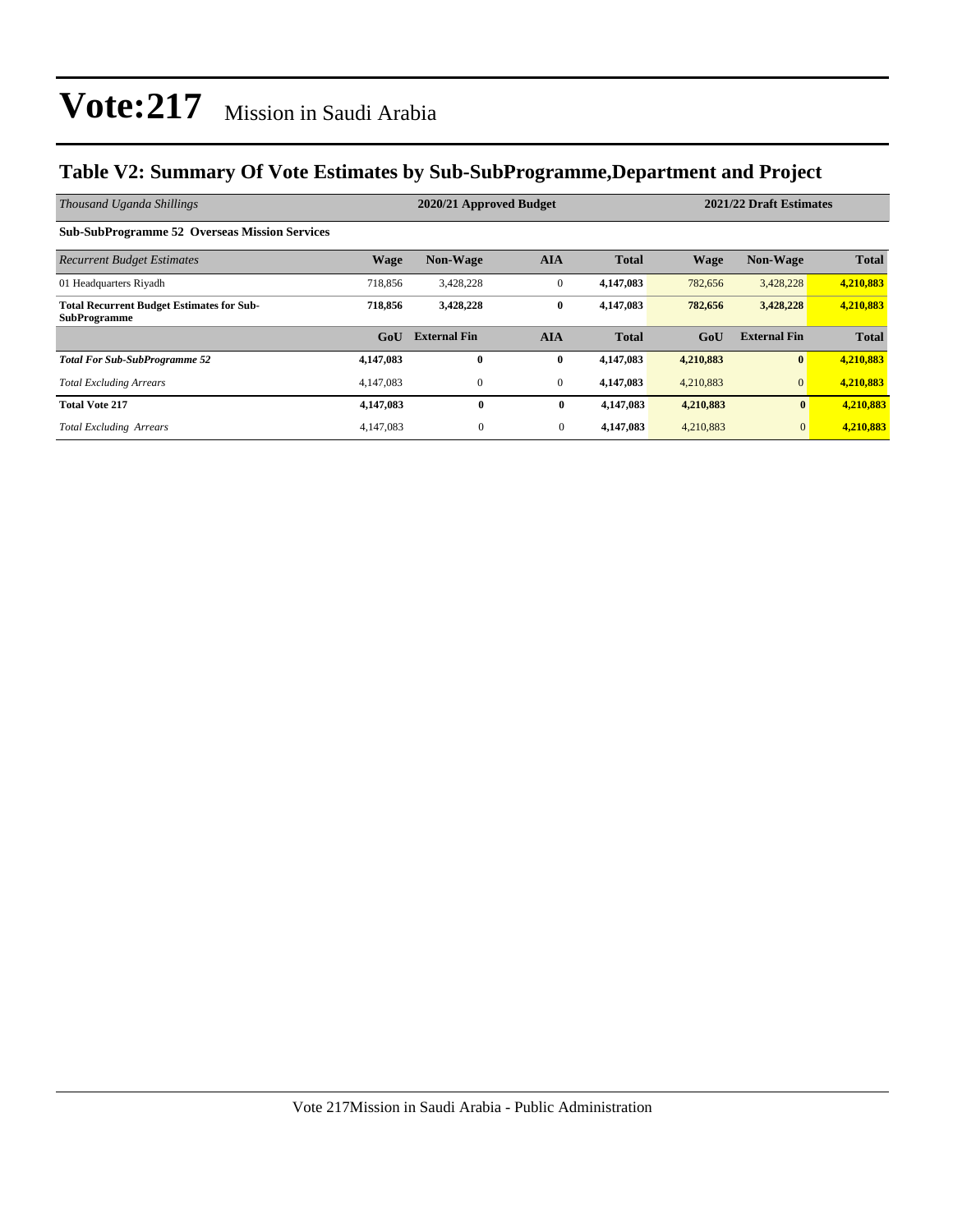### **Table V3: Summary Vote Estimates by Item**

| Thousand Uganda Shillings                                   |           | 2020/21 Approved Budget |              |              | 2021/22 Draft Estimates |                     |               |  |
|-------------------------------------------------------------|-----------|-------------------------|--------------|--------------|-------------------------|---------------------|---------------|--|
|                                                             | GoU       | <b>External Fin</b>     | <b>AIA</b>   | <b>Total</b> | GoU                     | <b>External Fin</b> | <b>Total</b>  |  |
| <b>Employees, Goods and Services (Outputs Provided)</b>     | 4,147,083 | $\bf{0}$                | $\bf{0}$     | 4,147,083    | 4,210,883               | $\bf{0}$            | 4,210,883     |  |
| 211103 Allowances (Inc. Casuals, Temporary)                 | 1,385,594 | $\bf{0}$                | 0            | 1,385,594    | 1,385,594               | $\bf{0}$            | 1,385,594     |  |
| 211105 Missions staff salaries                              | 718,856   | $\bf{0}$                | $\bf{0}$     | 718,856      | 782,656                 | $\bf{0}$            | 782,656       |  |
| 213001 Medical expenses (To employees)                      | 184,554   | $\bf{0}$                | $\bf{0}$     | 184,554      | 184,554                 | $\bf{0}$            | 184,554       |  |
| 221001 Advertising and Public Relations                     | 3,500     | $\bf{0}$                | $\bf{0}$     | 3,500        | 3,500                   | $\bf{0}$            | 3,500         |  |
| 221005 Hire of Venue (chairs, projector, etc)               | 3,500     | $\bf{0}$                | 0            | 3,500        | 3,500                   | $\bf{0}$            | 3,500         |  |
| 221007 Books, Periodicals & Newspapers                      | 5,000     | $\bf{0}$                | 0            | 5,000        | 5,000                   | $\bf{0}$            | 5,000         |  |
| 221009 Welfare and Entertainment                            | 80,000    | $\bf{0}$                | $\bf{0}$     | 80,000       | 80,000                  | $\mathbf{0}$        | 80,000        |  |
| 221011 Printing, Stationery, Photocopying and Binding       | 25,000    | $\bf{0}$                | 0            | 25,000       | 25,000                  | $\mathbf{0}$        | 25,000        |  |
| 221012 Small Office Equipment                               | 8,000     | $\bf{0}$                | 0            | 8,000        | 8,000                   | $\bf{0}$            | 8,000         |  |
| 221014 Bank Charges and other Bank related costs            | 5,000     | $\bf{0}$                | $\bf{0}$     | 5,000        | 5,000                   | $\bf{0}$            | 5,000         |  |
| 222001 Telecommunications                                   | 74,000    | $\bf{0}$                | 0            | 74,000       | 74,000                  | $\bf{0}$            | 74,000        |  |
| 222002 Postage and Courier                                  | 15,000    | $\bf{0}$                | 0            | 15,000       | 15,000                  | $\bf{0}$            | 15,000        |  |
| 222003 Information and communications technology<br>(ICT)   | 4,000     | $\bf{0}$                | $\bf{0}$     | 4,000        | 4,000                   | $\bf{0}$            | 4,000         |  |
| 223001 Property Expenses                                    | 5,000     | $\bf{0}$                | 0            | 5,000        | 5,000                   | $\bf{0}$            | 5,000         |  |
| 223003 Rent - (Produced Assets) to private entities         | 1,045,080 | $\bf{0}$                | 0            | 1,045,080    | 1,045,080               | $\bf{0}$            | 1,045,080     |  |
| 223005 Electricity                                          | 50,000    | $\bf{0}$                | $\bf{0}$     | 50,000       | 50,000                  | $\bf{0}$            | 50,000        |  |
| 223006 Water                                                | 15,000    | $\bf{0}$                | 0            | 15,000       | 15,000                  | $\mathbf{0}$        | 15,000        |  |
| 223007 Other Utilities- (fuel, gas, firewood, charcoal)     | 7,000     | $\bf{0}$                | 0            | 7,000        | 7,000                   | $\bf{0}$            | 7,000         |  |
| 226001 Insurances                                           | 16,000    | $\bf{0}$                | $\bf{0}$     | 16,000       | 16,000                  | $\bf{0}$            | 16,000        |  |
| 227001 Travel inland                                        | 149,000   | $\bf{0}$                | $\bf{0}$     | 149,000      | 149,000                 | $\bf{0}$            | 149,000       |  |
| 227002 Travel abroad                                        | 120,000   | $\bf{0}$                | 0            | 120,000      | 120,000                 | $\bf{0}$            | 120,000       |  |
| 227003 Carriage, Haulage, Freight and transport hire        | 119,000   | $\bf{0}$                | $\bf{0}$     | 119,000      | 119,000                 | $\bf{0}$            | 119,000       |  |
| 227004 Fuel, Lubricants and Oils                            | 41,000    | $\bf{0}$                | $\bf{0}$     | 41,000       | 41,000                  | $\bf{0}$            | 41,000        |  |
| 228002 Maintenance - Vehicles                               | 40,000    | $\bf{0}$                | 0            | 40,000       | 40,000                  | $\bf{0}$            | 40,000        |  |
| 228003 Maintenance – Machinery, Equipment $\&$<br>Furniture | 14,000    | $\bf{0}$                | 0            | 14,000       | 14,000                  | $\bf{0}$            | <b>14,000</b> |  |
| 228004 Maintenance - Other                                  | 14,000    | $\bf{0}$                | $\bf{0}$     | 14,000       | 14,000                  | $\bf{0}$            | 14,000        |  |
| <b>Grand Total Vote 217</b>                                 | 4,147,083 | $\bf{0}$                | $\bf{0}$     | 4,147,083    | 4,210,883               | $\bf{0}$            | 4,210,883     |  |
| <b>Total Excluding Arrears</b>                              | 4,147,083 | $\mathbf{0}$            | $\mathbf{0}$ | 4,147,083    | 4,210,883               | $\overline{0}$      | 4,210,883     |  |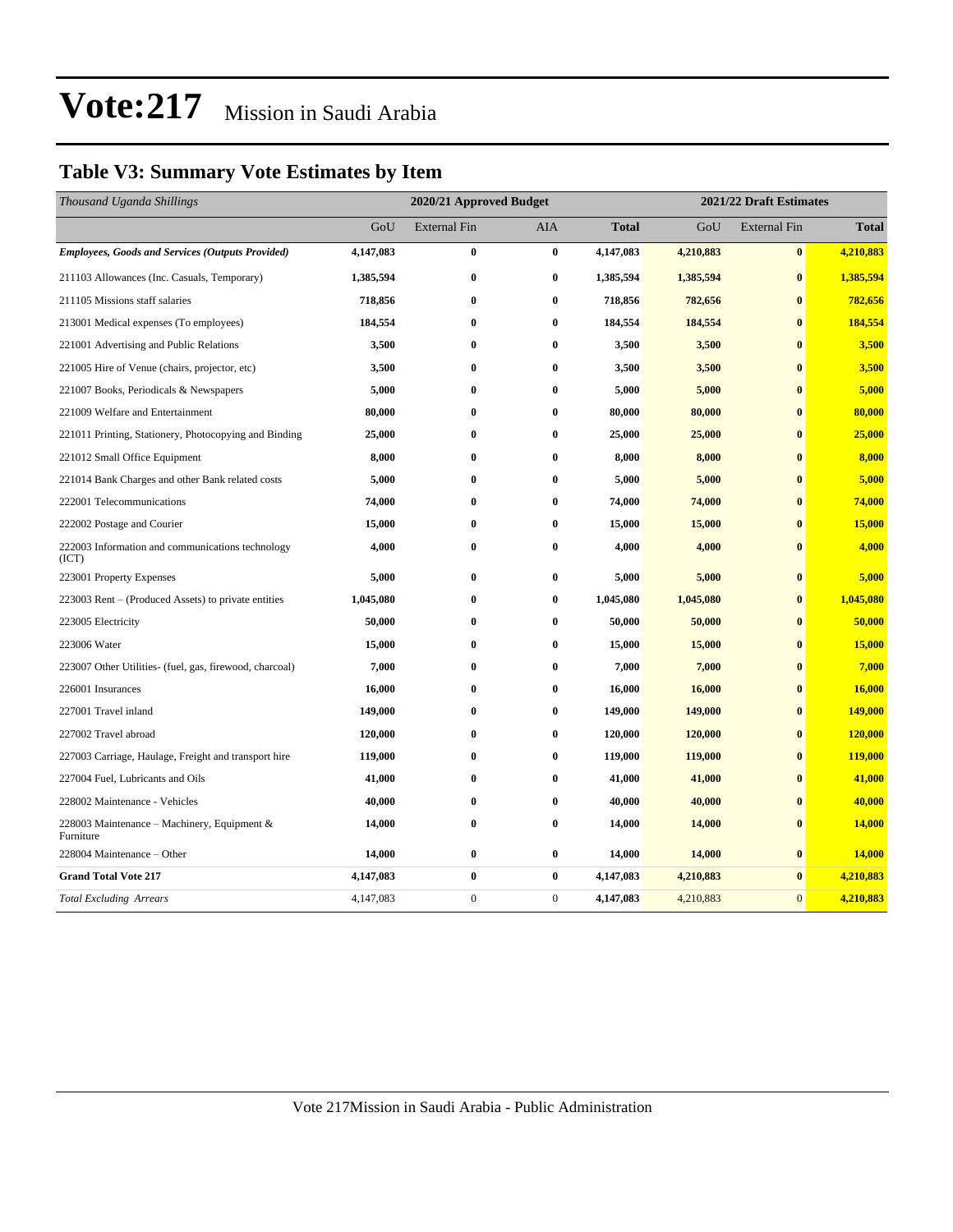#### **Table V4: Detailed Estimates by Sub-SubProgramme, Department,Project and Output and Item**

*Sub-SubProgrammme 52 Overseas Mission Services*

*Recurrent Budget Estimates*

#### **Department 01 Headquarters Riyadh**

| Thousand Uganda Shillings                               |                  | 2020/21 Approved Budget |                  | 2021/22 Draft Estimates |                  |              |              |
|---------------------------------------------------------|------------------|-------------------------|------------------|-------------------------|------------------|--------------|--------------|
| <b>Outputs Provided</b>                                 | Wage             | Non Wage                | <b>AIA</b>       | <b>Total</b>            | Wage             | Non Wage     | <b>Total</b> |
| <b>Budget Output 165201 Cooperation frameworks</b>      |                  |                         |                  |                         |                  |              |              |
| 211103 Allowances (Inc. Casuals, Temporary)             | $\boldsymbol{0}$ | 1,081,994               | $\boldsymbol{0}$ | 1,081,994               | $\mathbf{0}$     | 1,081,994    | 1,081,994    |
| 211105 Missions staff salaries                          | 718,856          | $\boldsymbol{0}$        | $\boldsymbol{0}$ | 718,856                 | 782,656          | $\mathbf{0}$ | 782,656      |
| 213001 Medical expenses (To employees)                  | $\boldsymbol{0}$ | 103,554                 | $\mathbf{0}$     | 103,554                 | $\mathbf{0}$     | 103,554      | 103,554      |
| 221001 Advertising and Public Relations                 | $\boldsymbol{0}$ | 2,000                   | $\boldsymbol{0}$ | 2,000                   | $\mathbf{0}$     | 2,000        | 2,000        |
| 221005 Hire of Venue (chairs, projector, etc)           | $\boldsymbol{0}$ | 2,000                   | $\boldsymbol{0}$ | 2,000                   | $\boldsymbol{0}$ | 2,000        | 2,000        |
| 221007 Books, Periodicals & Newspapers                  | $\boldsymbol{0}$ | 5,000                   | $\boldsymbol{0}$ | 5,000                   | $\mathbf{0}$     | 5,000        | 5,000        |
| 221009 Welfare and Entertainment                        | $\boldsymbol{0}$ | 20,000                  | $\boldsymbol{0}$ | 20,000                  | $\mathbf{0}$     | 20,000       | 20,000       |
| 221011 Printing, Stationery, Photocopying and Binding   | $\boldsymbol{0}$ | 15,000                  | $\boldsymbol{0}$ | 15,000                  | $\boldsymbol{0}$ | 15,000       | 15,000       |
| 221012 Small Office Equipment                           | $\boldsymbol{0}$ | 3,000                   | $\boldsymbol{0}$ | 3,000                   | $\mathbf{0}$     | 3,000        | 3,000        |
| 221014 Bank Charges and other Bank related costs        | $\boldsymbol{0}$ | 5,000                   | $\boldsymbol{0}$ | 5,000                   | $\boldsymbol{0}$ | 5,000        | 5,000        |
| 222001 Telecommunications                               | $\boldsymbol{0}$ | 24,917                  | $\boldsymbol{0}$ | 24,917                  | $\mathbf{0}$     | 24,917       | 24,917       |
| 222002 Postage and Courier                              | $\boldsymbol{0}$ | 15,000                  | $\boldsymbol{0}$ | 15,000                  | $\boldsymbol{0}$ | 15,000       | 15,000       |
| 222003 Information and communications technology (ICT)  | $\boldsymbol{0}$ | 4,000                   | $\boldsymbol{0}$ | 4,000                   | $\mathbf{0}$     | 4,000        | 4,000        |
| 223001 Property Expenses                                | $\mathbf{0}$     | 5,000                   | $\boldsymbol{0}$ | 5,000                   | $\boldsymbol{0}$ | 5,000        | 5,000        |
| 223003 Rent – (Produced Assets) to private entities     | $\boldsymbol{0}$ | 900,080                 | $\boldsymbol{0}$ | 900,080                 | $\mathbf{0}$     | 900,080      | 900,080      |
| 223005 Electricity                                      | $\mathbf{0}$     | 40,000                  | $\boldsymbol{0}$ | 40,000                  | $\boldsymbol{0}$ | 40,000       | 40,000       |
| 223006 Water                                            | $\boldsymbol{0}$ | 15,000                  | $\boldsymbol{0}$ | 15,000                  | $\mathbf{0}$     | 15,000       | 15,000       |
| 223007 Other Utilities- (fuel, gas, firewood, charcoal) | $\boldsymbol{0}$ | 2,000                   | $\boldsymbol{0}$ | 2,000                   | $\mathbf{0}$     | 2,000        | 2,000        |
| <b>Total Cost of Budget Output 01</b>                   | 718,856          | 2,243,544               | 0                | 2,962,400               | 782,656          | 2,243,544    | 3,026,200    |
| <b>Budget Output 165202 Consulars services</b>          |                  |                         |                  |                         |                  |              |              |
| 211103 Allowances (Inc. Casuals, Temporary)             | $\boldsymbol{0}$ | 273,600                 | $\boldsymbol{0}$ | 273,600                 | $\boldsymbol{0}$ | 273,600      | 273,600      |
| 213001 Medical expenses (To employees)                  | $\boldsymbol{0}$ | 81,000                  | $\boldsymbol{0}$ | 81,000                  | $\mathbf{0}$     | 81,000       | 81,000       |
| 221009 Welfare and Entertainment                        | $\boldsymbol{0}$ | 60,000                  | $\boldsymbol{0}$ | 60,000                  | $\boldsymbol{0}$ | 60,000       | 60,000       |
| 221011 Printing, Stationery, Photocopying and Binding   | $\boldsymbol{0}$ | 10,000                  | $\boldsymbol{0}$ | 10,000                  | $\boldsymbol{0}$ | 10,000       | 10,000       |
| 222001 Telecommunications                               | $\mathbf{0}$     | 49,083                  | $\boldsymbol{0}$ | 49,083                  | $\boldsymbol{0}$ | 49,083       | 49,083       |
| 223003 Rent – (Produced Assets) to private entities     | $\boldsymbol{0}$ | 145,000                 | $\boldsymbol{0}$ | 145,000                 | $\boldsymbol{0}$ | 145,000      | 145,000      |
| 223005 Electricity                                      | $\boldsymbol{0}$ | 10,000                  | $\boldsymbol{0}$ | 10,000                  | $\mathbf{0}$     | 10,000       | 10,000       |
| 226001 Insurances                                       | $\boldsymbol{0}$ | 16,000                  | $\boldsymbol{0}$ | 16,000                  | $\boldsymbol{0}$ | 16,000       | 16,000       |
| 227001 Travel inland                                    | $\boldsymbol{0}$ | 92,000                  | $\boldsymbol{0}$ | 92,000                  | $\mathbf{0}$     | 92,000       | 92,000       |
| 227002 Travel abroad                                    | $\boldsymbol{0}$ | 120,000                 | $\boldsymbol{0}$ | 120,000                 | $\boldsymbol{0}$ | 120,000      | 120,000      |
| 227003 Carriage, Haulage, Freight and transport hire    | $\mathbf{0}$     | 119,000                 | $\mathbf{0}$     | 119,000                 | $\mathbf{0}$     | 119,000      | 119,000      |

Vote 217Mission in Saudi Arabia - Public Administration